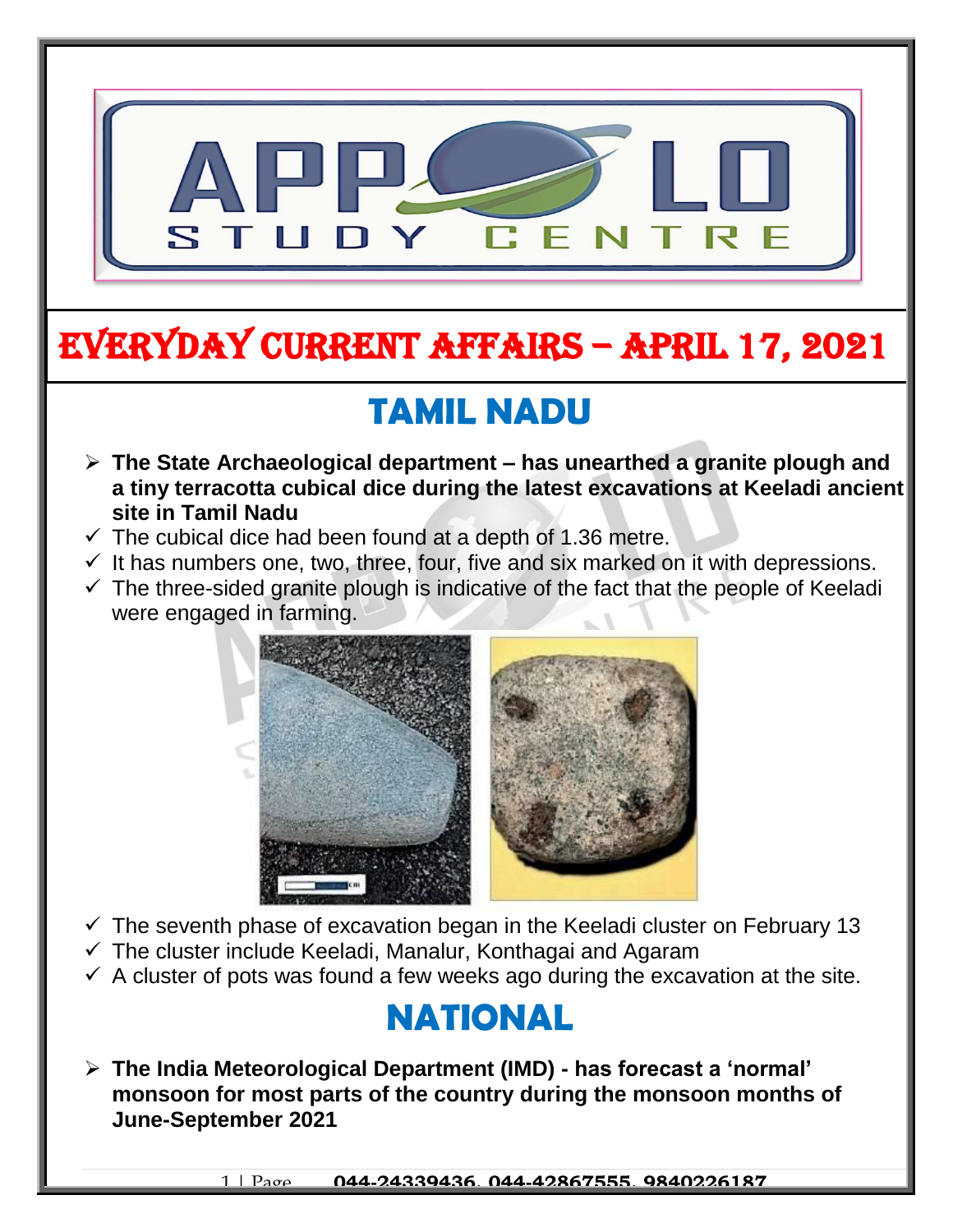- $\checkmark$  The official weather agency has released its first long-range forecast for the 2021 southwest monsoon season on April 16
- $\checkmark$  As per the prediction, the seasonal rainfall across India is likely to be 98% of the Long Period Average (LPA), with a model error of ±5%.
- $\checkmark$  The four-month southwest monsoon season brings India about 70% of its annual rainfall
- $\checkmark$  If the forecast is accurate, this will be the third consecutive year of normal monsoon in the country.



- $\checkmark$  India earlier had three consecutive years of 'normal' or 'good rainfall' in 1996, 1997 and 1998.
- $\checkmark$  In 2020, rainfall in India was 109% of Long Period Average, while in 2019, it was 110% of Long Period Average
- $\checkmark$  As per IMD, there will not be any development of El Nino conditions in the Pacific Ocean this year
- $\checkmark$  El Niño refers to the abnormal warming of surface waters of the equatorial eastern Pacific Ocean, leading to subdued south west monsoon in the country
- $\checkmark$  A condition opposite to El Niño is La Niña, which has favoured the Indian summer monsoon mostly.
- $\checkmark$  The LPA refers to the average monsoon rainfall from 1961-2010, which stands at 88 cm (880.6 mm to be precise).
- $\checkmark$  The rainfall to an extent of 96-104% of the LPA is considered 'normal' while the 104-110% of the LPA is taken as 'above normal'.
- $\checkmark$  Accordingly, the forecast of 98% indicates that a total of around 86.2 cm rainfall is expected across the country during the entirety of this year's monsoon season
- $\checkmark$  As per the forecast, Himachal Pradesh, Uttarakhand, Punjab, Rajasthan, Madhya Pradesh, Maharashtra, Telangana, Karnataka, Kerala and Arunachal Pradesh are likely to receive above-average rainfall in most places.
- $\checkmark$  Jammu & Kashmir, Ladakh, Haryana, Delhi, Bihar, Jharkhand and Meghalaya are expected to receive below-average rainfall during the monsoon season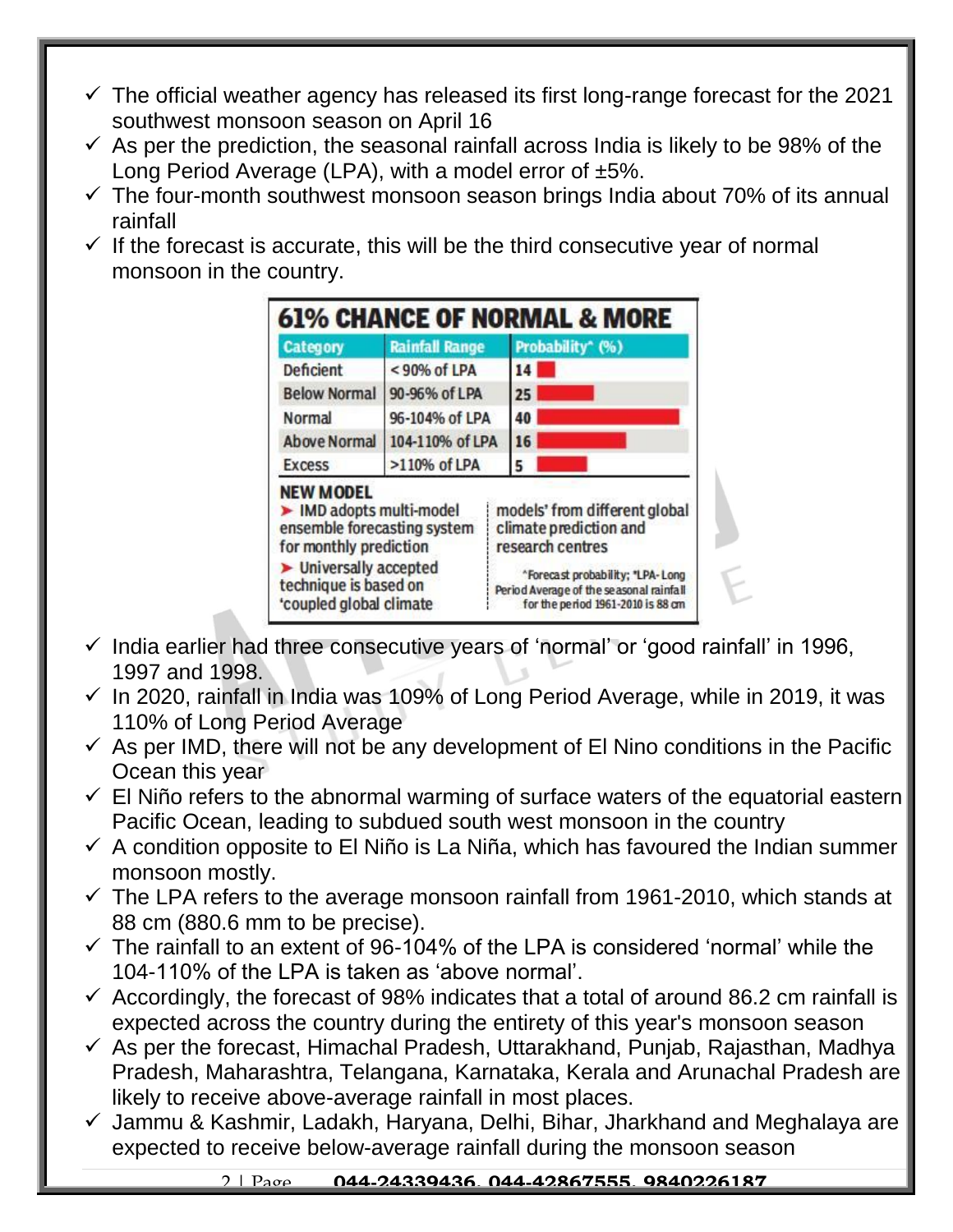- $\checkmark$  These forecasts are prepared using the state-of-the-art Statistical Ensemble Forecasting System (SEFS) that was developed indigenously by the IMD.
- $\checkmark$  Following this first stage forecast in April, the IMD will also release the second stage of its seasonal monsoon outlook by the end of May 2021
- $\checkmark$  Private forecaster Skymet also predicted a 'normal' monsoon, a few days ago.
- $\checkmark$  For the first time at this stage of forecast, IMD released a map, showing statewise probability of the monsoon's status.
- $\checkmark$  The IMD will also for the first time unveil a "monthly probabilistic forecast" for the 'monsoon core' region from May onwards.
- $\checkmark$  The IMD will release the prediction of 'onset' of monsoon over Kerala in mid-May.
- $\checkmark$  The 'normal' rainfall indicates good acreage of Kharif crops (paddy, pulses, oilseeds and coarse cereals), and adequate water storage in major waterbodies across the countries for use in next crop season and hydro-power generation
- **On April 16, the Centre - extended the scope of its Emergency Credit Line Guarantee Scheme (ECLGS) to those with repayment overdues of up to 60 days**.
- $\checkmark$  The facility would be available to 26 stressed sectors identified by a committee headed by ICICI Bank former chief K V Kamath. VTRE

| repay on time | Banks reluctant<br>to lend more to<br>those who do not  |                                  |
|---------------|---------------------------------------------------------|----------------------------------|
|               | to Covid also eligible now                              | >Borrowers facing stress prior   |
|               | > Won't worsen credit quality                           | as exposure is to govt: Analysts |
|               | >Fresh loans will help save<br>jobs in stressed sectors |                                  |

- $\checkmark$  The list includes various sectors ranging from healthcare, aviation and corporate retail outlets to power, cement, construction and textiles.
- Borrowers from these sectors with outstanding loans of ₹50-₹500 crore can avail of the special facility.
- Around 80% of the ₹3 lakh crore ECLGS scheme has been utilized already by various micro, small and medium enterprises (MSME) that were facing a liquidity crunch.
- $\checkmark$  Initially the scheme was launched exclusively for the MSME sector and later expanded to the hospitality, travel and tourism sectors
- $\checkmark$  Now, the scheme will be available to borrower accounts classified as Special Mention Account (SMA)-0 or SMA-1 as of February 29, 2020
- $\checkmark$  These accounts are those where the overdue period is between 31to 60 days.
- $\checkmark$  Initially, this facility was available to only those who were up to date with their payments.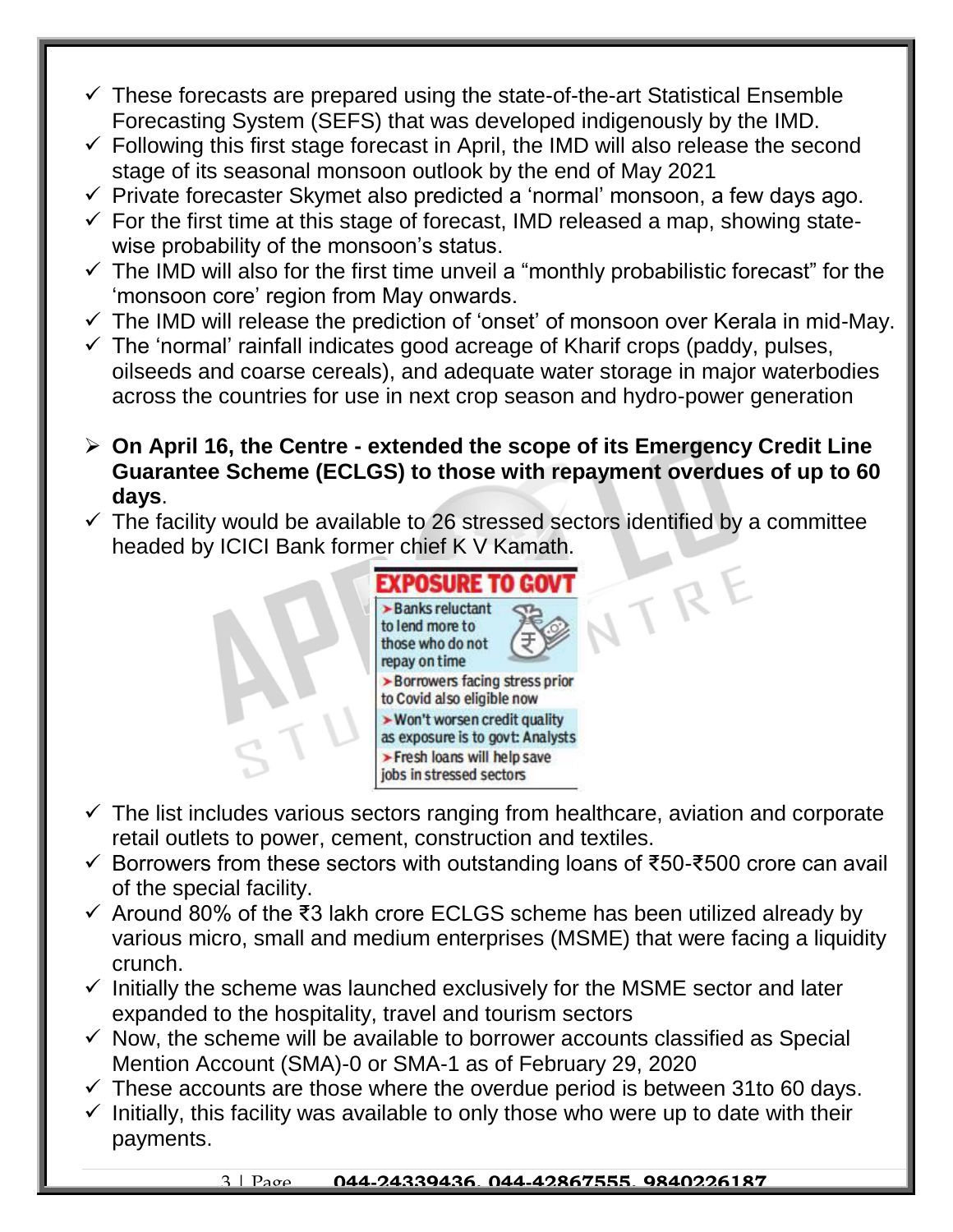- $\checkmark$  The scheme would be available to loans sanctioned under the quaranteed emergency credit line during the period from May 23, 2020, to June 30, 2021, or till guarantees for an amount of ₹3 lakh crore are issued, whichever is earlier.
- $\checkmark$  The National Credit Guarantee Trustee Company is the guarantee provider of the ECLGS Scheme
- $\checkmark$  The SMA accounts whose payments are partially or wholly overdue for 1-30 days are called SMA-0 accounts.
- $\checkmark$  The SMA accounts that have payments overdue for 31-60 days are called SMA-1 account.
- **On April 16, the Government - announced financial support to four firms, including Bharat Biotech, to ramp up production of the indigenouslydeveloped Covid-19 vaccine, Covaxin**
- $\checkmark$  Among the grants, Bharat Biotech, the co-developer of the vaccine, would get  $\check{\tau}$ 65 crore to revamp its new Bangalore facility to increase the capacity of Covaxin production
- $\checkmark$  Maharashtra state-owned Haffkine Biopharmaceutical Corporation Ltd., will be provided around ₹65 crore for setting up a facility to make the inactivated vaccine.
- $\checkmark$  Apart from these two companies, two more public sector undertakings Indian Immunologicals Ltd and Bharat Immunologicals and Biologicals Ltd will also be getting funds to produce 10-15 million dozes per month by August or September.
- A separate grant of ₹200 crore is set aside to increase Covaxin production from 1 crore doses a month to around 6 crore a month by August and 10 crore a month by September
- $\checkmark$  The Haffekine facility is expected to produce around 1.5 crore shots by August and 2 crore a month in six months.
- $\checkmark$  With the financial assistance, Bharat Biotech will take its overall Covaxin manufacturing capacity to 700 million doses annually, or almost 60 million per month
- $\checkmark$  Currently, the company's annual capacity to make Covaxin is around 200 million.
- Further, ICMR provided ₹10 crore assistance to Serum Institute of India for conducting trials of Covishield vaccine and also extended ₹10 crore to SII for Covovax (Novovax) trials.
- Similarly, it gave ₹30 crore to Bharat Biotech for Covaxin trials and financial assistance was also given to Zydus Cadilla for pre-clinical animal trials.
- $\checkmark$  The department of biotechnology and PSU Biotechnology Industry Research Assistance Council are supporting nearly 15 vaccine candidates with Rs 100 crore.
- Under a ₹900 crore programme, five vaccine candidates in advanced clinical development and 19 trial sites are receiving government's assistance.
- $\checkmark$  Three immunogenicity assay labs and three other facilities are also benefiting under this mission.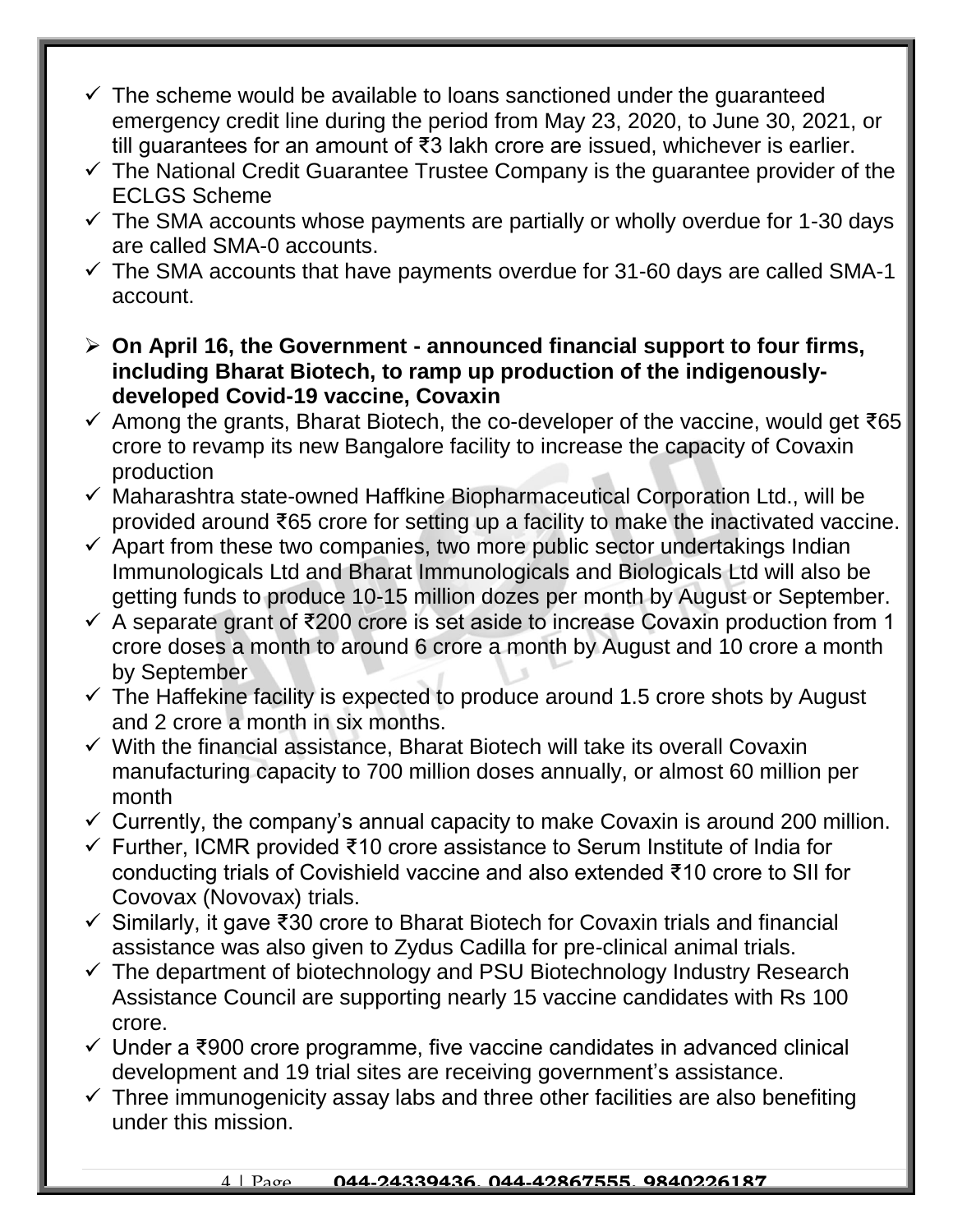- $\checkmark$  The Centre's assistance to the private sector will support in setting up 11 clinical trial sites with a cohort of 50,000-1,00,000 volunteers each.
- **Union Minister for Communication and IT and Law and Justice, Ravi Shankar Prasad - recently launched the "Online Grievance Management portal of NCSC" on April 14, 2021**



- $\checkmark$  NCSC stands for National Commission of Scheduled Castes
- $\checkmark$  The portal was launched on the occasion of 130<sup>th</sup> birth anniversary of Dr B R Ambedkar.
- $\checkmark$  The event was joined by Minister of State for Social Justice & Empowerment Rattan Lala Kataria, and Chairman of NCSC, Vijay Sampla
- $\checkmark$  The Scheduled Caste community can register their complaints in the portal from any part of the country.
- $\checkmark$  The portal was designed in collaboration with the Bhaskaracharya Institute for Space Applications and Geoinformatics (BISAG-N)
- $\checkmark$  It is a Centre of Excellence under the Ministry of Electronics and Information Technology, Government of India
- $\checkmark$  This portal is linked to the website of NCSC and one can file one's complaint upon registering on it.
- $\checkmark$  The facility to upload documents and audio/video files is also available.
- $\checkmark$  The National Commission for Scheduled Castes (NCSC) was set up under the Article 338 of the Constitution of India
- $\checkmark$  The objective of NCSC is to investigate and monitor all issues pertaining to the safeguards provided for the Scheduled Castes under any law for the time being in force or under any order of the Government of India
- $\checkmark$  The 65<sup>th</sup> Constitution Act, 1990 amended Article 338 of the constitution.
- $\checkmark$  The amendment replaced the commission from its one-member system to multimember system.
- $\checkmark$  Later, the 89<sup>th</sup> amendment of the constitution introduced in 2003 separated the National Commission for Scheduled Caste into two different commissions.
- $\checkmark$  One was National Commission for Scheduled Caste and the other was National Commission for Scheduled Tribes.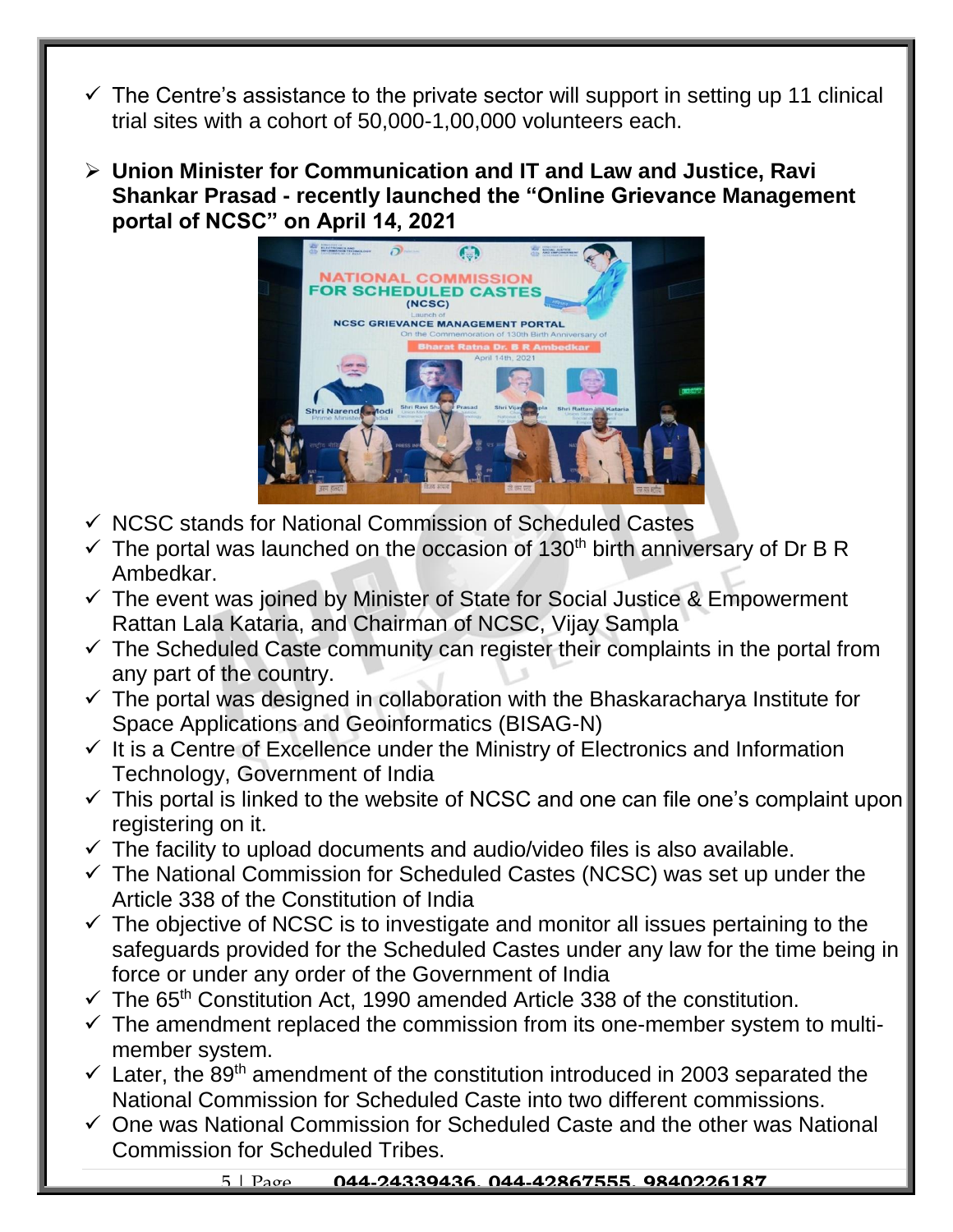- $\checkmark$  The Commission consists of a chairperson, vice-chairperson and three other members.
- $\checkmark$  All the members of the commission are appointed by the President of India.

## **INTERNATIONAL**

- **On April 16, Russia - asked 10 US diplomats to leave the country as a retaliation measure against a similar US move**
- $\checkmark$  Earlier, US had expelled same number of Russian diplomats over alleged involvement in elections and hacking activities
- $\checkmark$  The measures were approved by President Putin as a response to a series of US sanctions imposed on Moscow a day earlier, including curbs to its sovereign debt market.
- $\checkmark$  It also banned eight top current and former US officials from entering Russia.
- $\checkmark$  Those banned included FBI director Christopher Wray and director of National Intelligence Avril Haines.

# **INDIA AND OTHER COUNTRIES**

 **UK home secretary Priti Patel - has ordered the extradition to India of Punjab National Bank scam accused billionaire jeweller Nirav Modi**.



- $\checkmark$  Nirav, 50, is currently lodged at Wandsworth prison in London.
- $\checkmark$  India wants to extradite him to stand trial to face charges of defrauding PNB of ₹6,498 crore, of laundering the proceeds and interfering with witnesses and evidence.
- $\checkmark$  On February 25, the UK District judge noted that there is evidence upon which Nirav could be convicted at trial in India.
- $\checkmark$  He also said that his extradition would be compatible with the European Convention on Human Rights.
- $\checkmark$  The extradition order was signed on April 15.
- $\checkmark$  Nirav has 14 days to apply for permission to appeal to the UK high court.
- $\checkmark$  He may seek leave to appeal against both the decisions of the district judge and of the home secretary.
- $\checkmark$  If permission is granted, the high court will go on to consider the appeal.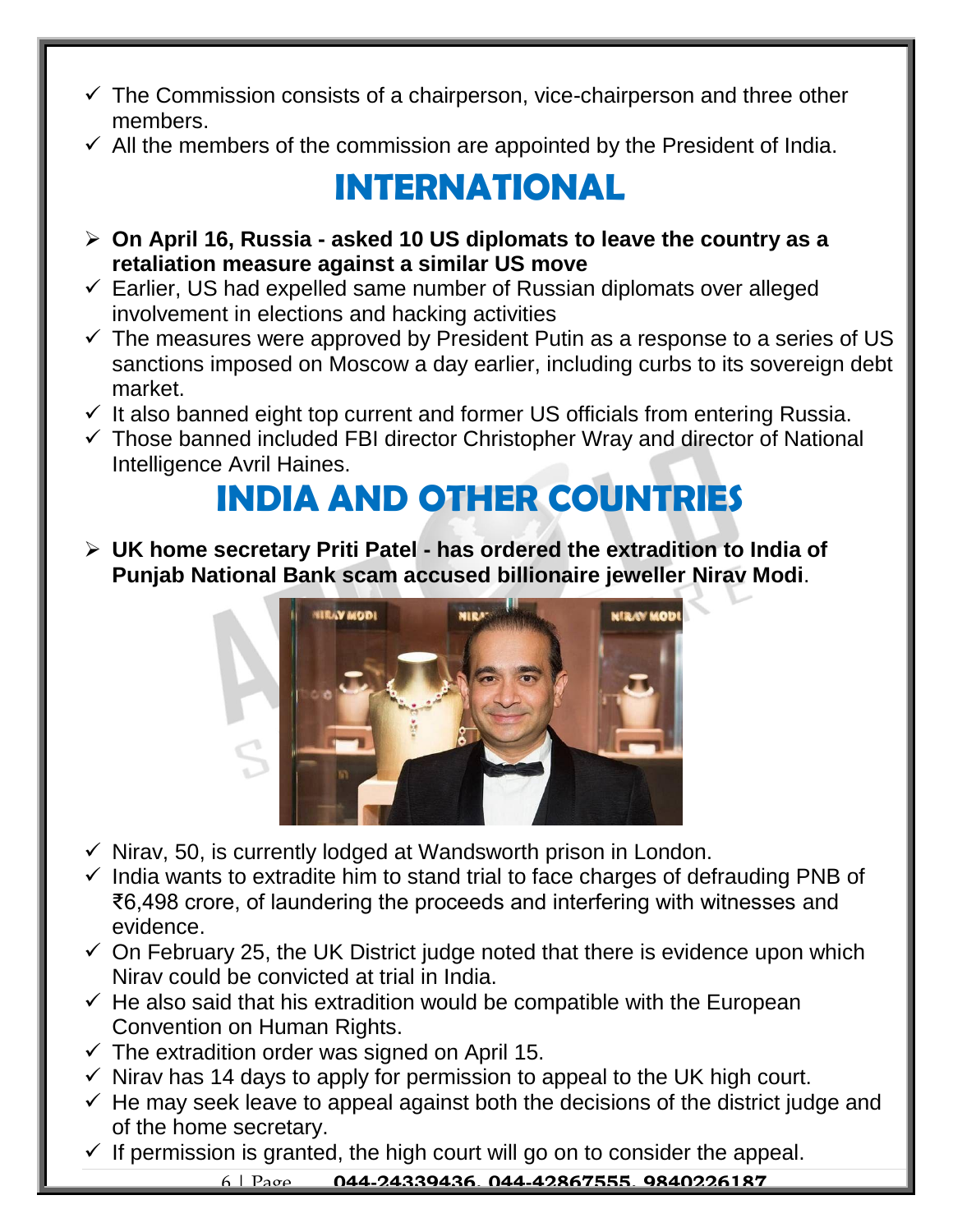If there is no application to appeal, he must be extradited within 28 days of the secretary of state's decision to order extradition.

### **CONFERENCES & SUMMITS**

 **The National Investigation Agency - recently conducted a two-day virtual seminar with BRICS countries on "Misuse of Internet by terrorists" on April 13 and 14, 2021**



- $\checkmark$  India hosted the seminar as it is holding the BRICS chair for the year 2021.
- $\checkmark$  Union Home Secretary Ajay Bhalla inaugurated the event which consisted of representatives from BRICS nations that includes Brazil, Russia, India, China and South Africa
- $\checkmark$  The seminar was held on emerging technologies and artificial intelligence, dark web and anonymisers, exploitation of social media as an arsenal, crypto currency and virtual assets, equipping law enforcement agencies.
- $\checkmark$  The terrorists use internet to spread the usage of violence for a religious, political or ideological cause
- $\checkmark$  It might contain images, videos, speeches that encourage violence or hatred, affecting the youth who are the most vulnerable

## **SCIENCE, TECHNOLOGY & ENVIRONMENT**

- **The Indian Space Research Organisation (Isro) - recently signed an agreement with the French Space Agency CNES for the Gaganyaan project**
- CNES stands for Centre National d'etudes Spatiales (National Centre for Space Studies)
- $\checkmark$  The French Space Agency is to supply space equipment to the Indian crew for the country's first Human Space Mission
- $\checkmark$  According to France, this equipment was tested and is still operating in the International Space Station.
- $\checkmark$  The CNES will supply fireproof carry bags to shield equipment from radiation and shock.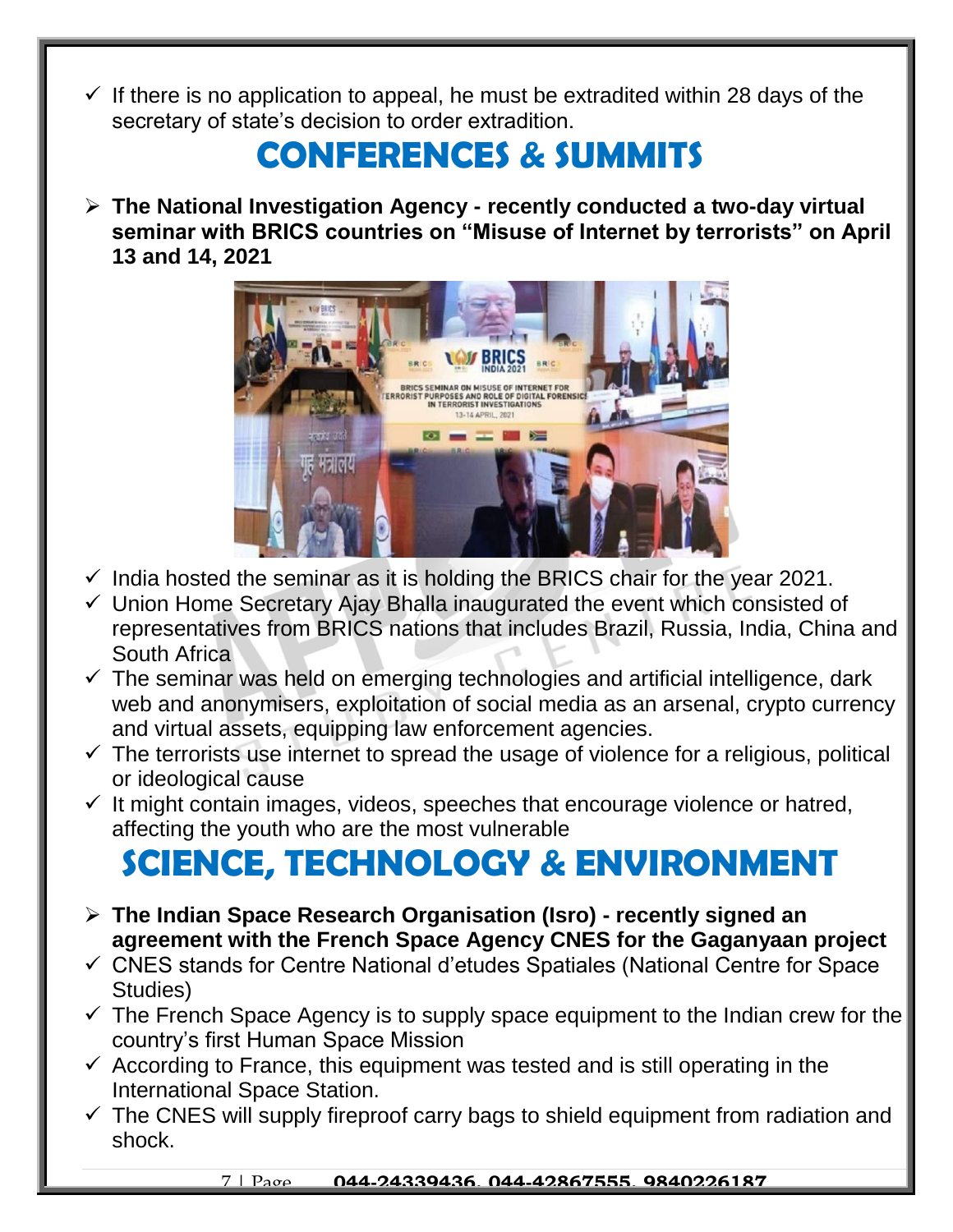- $\checkmark$  It will also exchange information on food packaging and nutrition programme, as per the agreement signed.
- $\checkmark$  Under the agreement, CNES will train Indian flight physicians and CAPCOM (Capsule Communicator) mission control teams in France.
- $\checkmark$  The training is to be held at the CADMOS centre and at the European Astronaut Centre.
- $\checkmark$  India had already signed agreements with Russia to train four astronauts for the Gaganyaan mission.
- $\checkmark$  India is also in talks with Australia to have a ground station for the Gaganyaan mission at the Cocos island.
- **The Principal Scientific Advisor to Government, Prof. K. Viayaraghavan recently launched a new mobile application 'MANAS' to promote the mental wellbeing of the citizens across various age groups**



- MANAS refers to 'Mental Health and Normalcy Augmentation System'.
- $\checkmark$  It is a comprehensive, scalable and national digital wellbeing platform.
- $\checkmark$  It has been endorsed as a national program by the Prime Minister's Science, Technology, and Innovation Advisory Council.
- $\checkmark$  The application integrates the health and wellness efforts of various government ministries
- $\checkmark$  MANAS was initiated by the Office of the Principal Scientific Advisor to the Government of India
- $\checkmark$  It was jointly executed by NIMHANS Bengaluru, AFMC (Armed Forces Medical College), Pune and C-DAC (Centre for Development of Advanced Computing) Bengaluru
- $\checkmark$  The initial version of MANAS focuses on promoting positive mental health in the age group of 15-35
- $\checkmark$  The app is supported with tele-consultation facility especially for mental health related problems.
- $\checkmark$  It was launched during the 34<sup>th</sup> Foundation celebrations of C-DAC.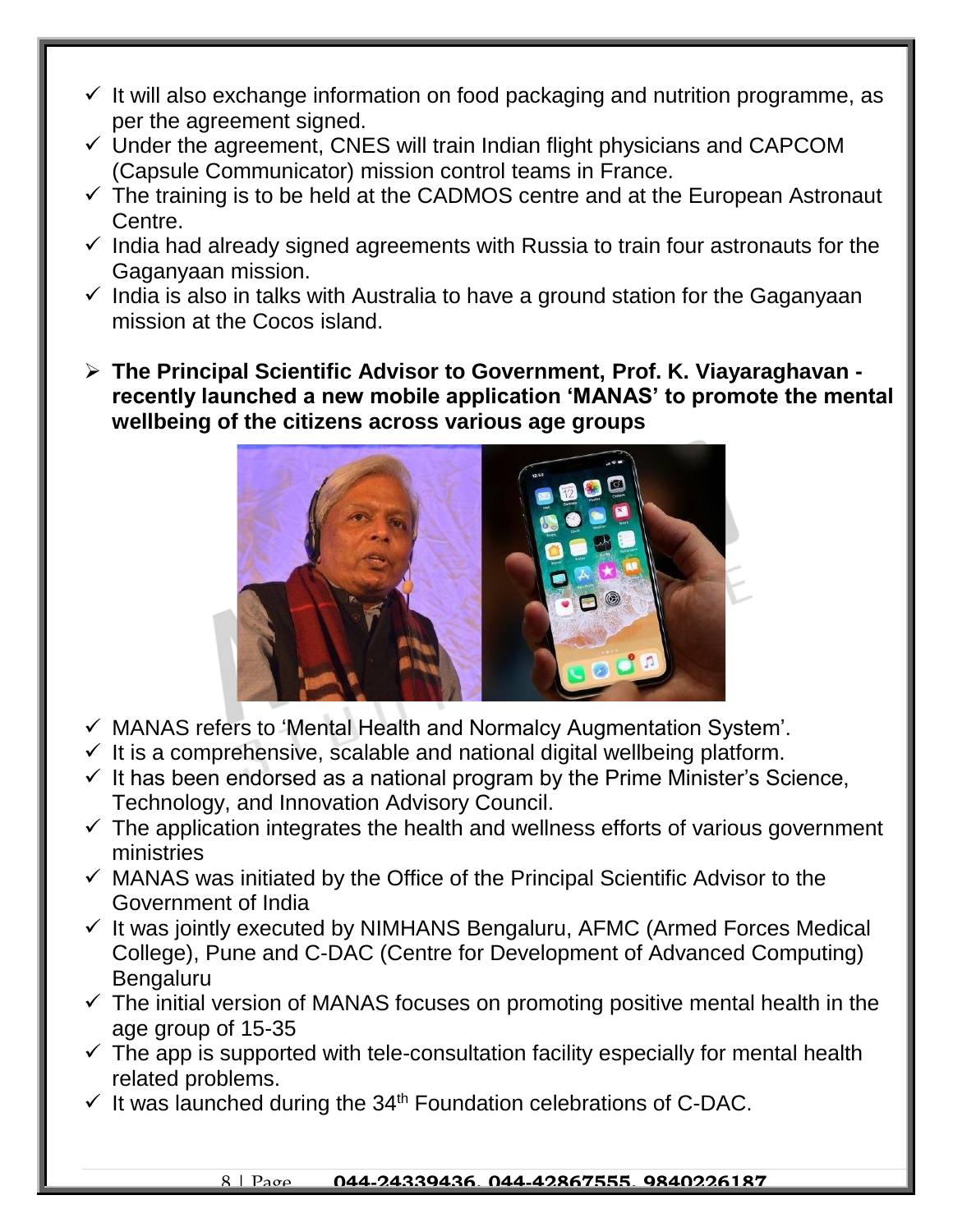## **OBITUARY**

 **Former CBI director Ranjit Sinha - passed away on April 16 after an illness at his home in South Delhi**



- $\checkmark$  Sinha, who had been unwell for the last two days, tested positive for Covid-19 on April 15
- $\checkmark$  A 1974-batch Bihar cadre IPS officer, Sinha took over as the 26th director of CBI on December 3, 2012, and retired on December 2, 2014.
- $\checkmark$  Prior to this, Sinha served as director general of Indo-Tibetan Border Police and the Railway Protection Force.
- $\checkmark$  As the CBI chief, Sinha obtained more financial powers after informing the Supreme Court that he had to route every small file to the government
- $\checkmark$  His tenure also saw the agency cracking bribery cases involving the chief executive officer of the Censor Board, a member of the railway board and the managing director of a public sector bank, among others.

#### **SPORTS**

- **India's star woman grappler Vinesh Phogat – won the gold medal without losing a single point at the Asian Wrestling Championships in the 53kg category in Almaty, Kazakhstan**
- $\checkmark$  The 26-year-old had to her credit three silver and four bronze since the 2013 edition of the championship.



 $\checkmark$  She dominated Meng Hsuan Hsieh of Chinese Taipei, pinning Hsieh 6-0 to claim gold medal